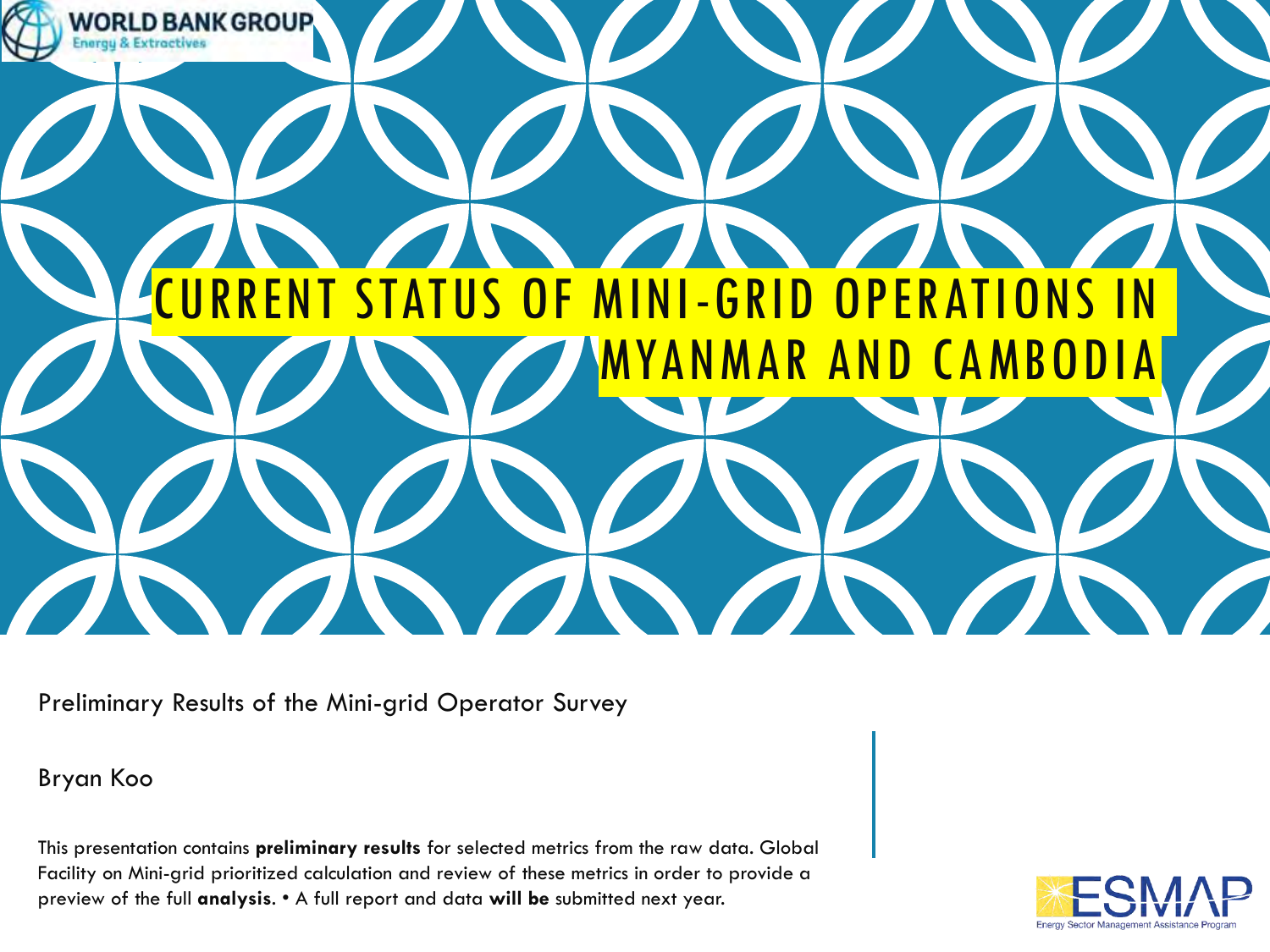# MINI-GRID OPERATOR SURVEY IN FIVE **COUNTRIES**

Countries: Myanmar, Cambodia, Nepal, India, and Niger

#### Survey Preparation

- Sampling Frame
- Survey Questionnaire
- CAPI program

#### Survey Implementation

- **Cambodia**: June-October, 2017 (Completed)
- **Myanmar**: August-November, 2017 (Completed)
- Nepal: Currently in the stage of data collection
- · India: Prep. Phase
- Niger: Prep. Phase



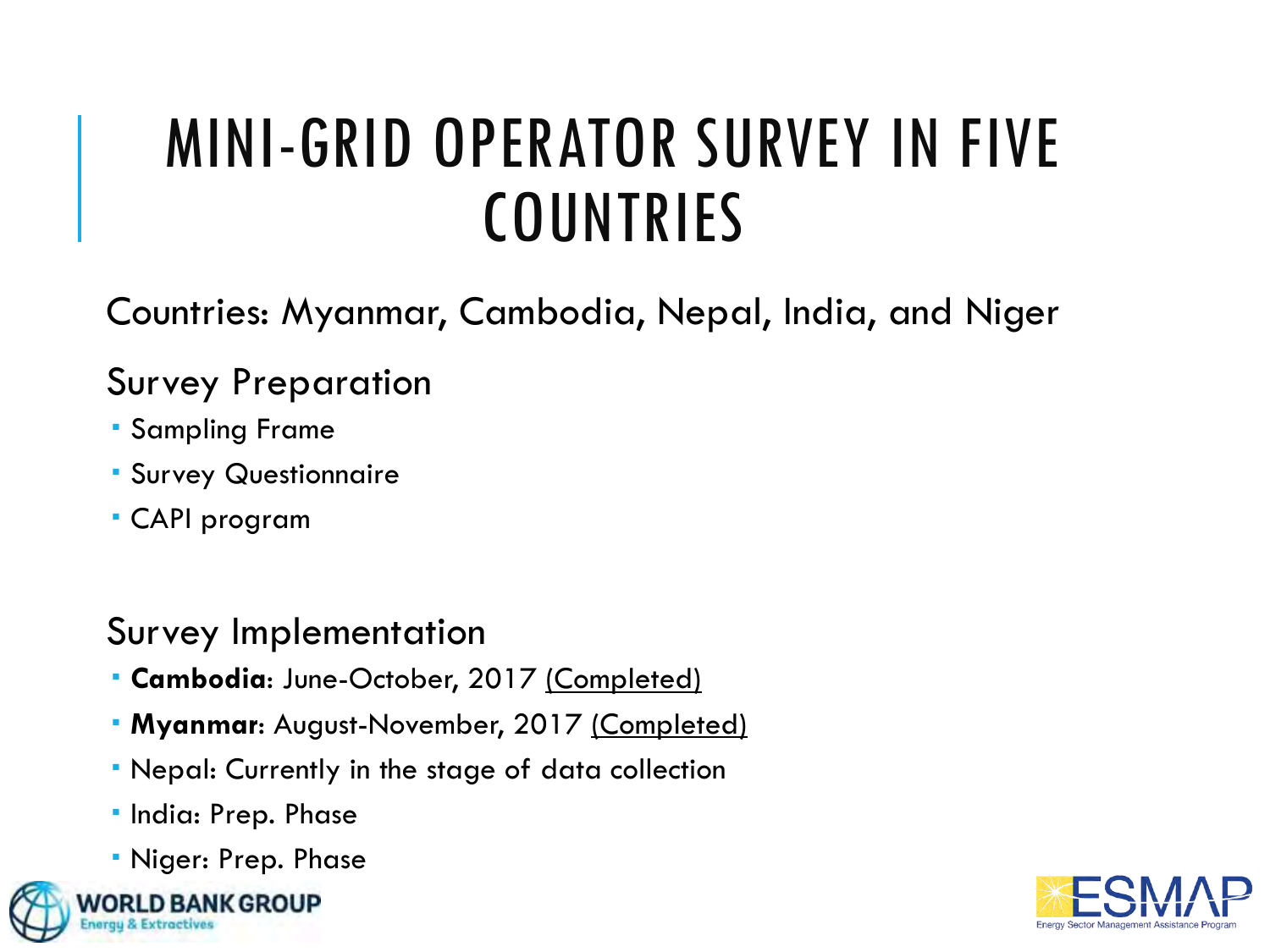## MYANMAR AND CAMBODIA



|                | Land area<br>(sq. km) | Population | <b>Population Density</b><br>(ppl/sq.km) | <b>Share of Households living</b><br>in Urban areas (%) |
|----------------|-----------------------|------------|------------------------------------------|---------------------------------------------------------|
| Cambodia       | 176,520               | 15,762,370 | 89.3                                     | 21%                                                     |
| <b>Myanmar</b> | 653,540               | 52,885,223 | 80.9                                     | 35%                                                     |



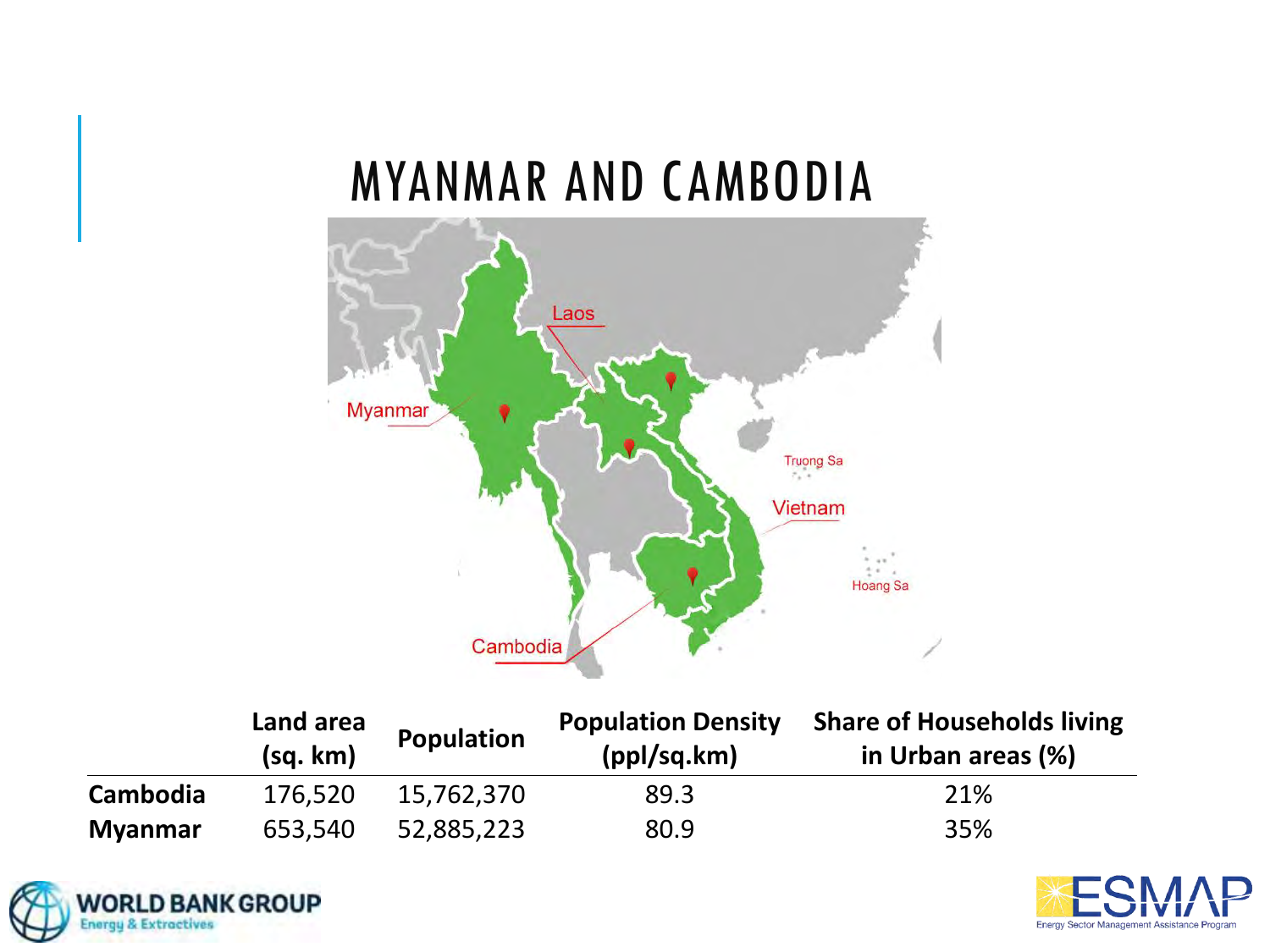## ELECTRIFICATION RATE IN CAMBODIA HAS INCREASED SIGNIFICANTLY, MAINLY DRIVEN BY PRIVATE SECTOR

Government of Cambodia has rapidly expanded the electric grid: 71.5% of Cambodian households are connected to the grid electricity based on Multi-tier energy access Tracking Framework (MTF) survey in 2017.



Note: The graph was formulated using CSES datasets available between 1997-2014 and MTF data in 2017.

GROUP

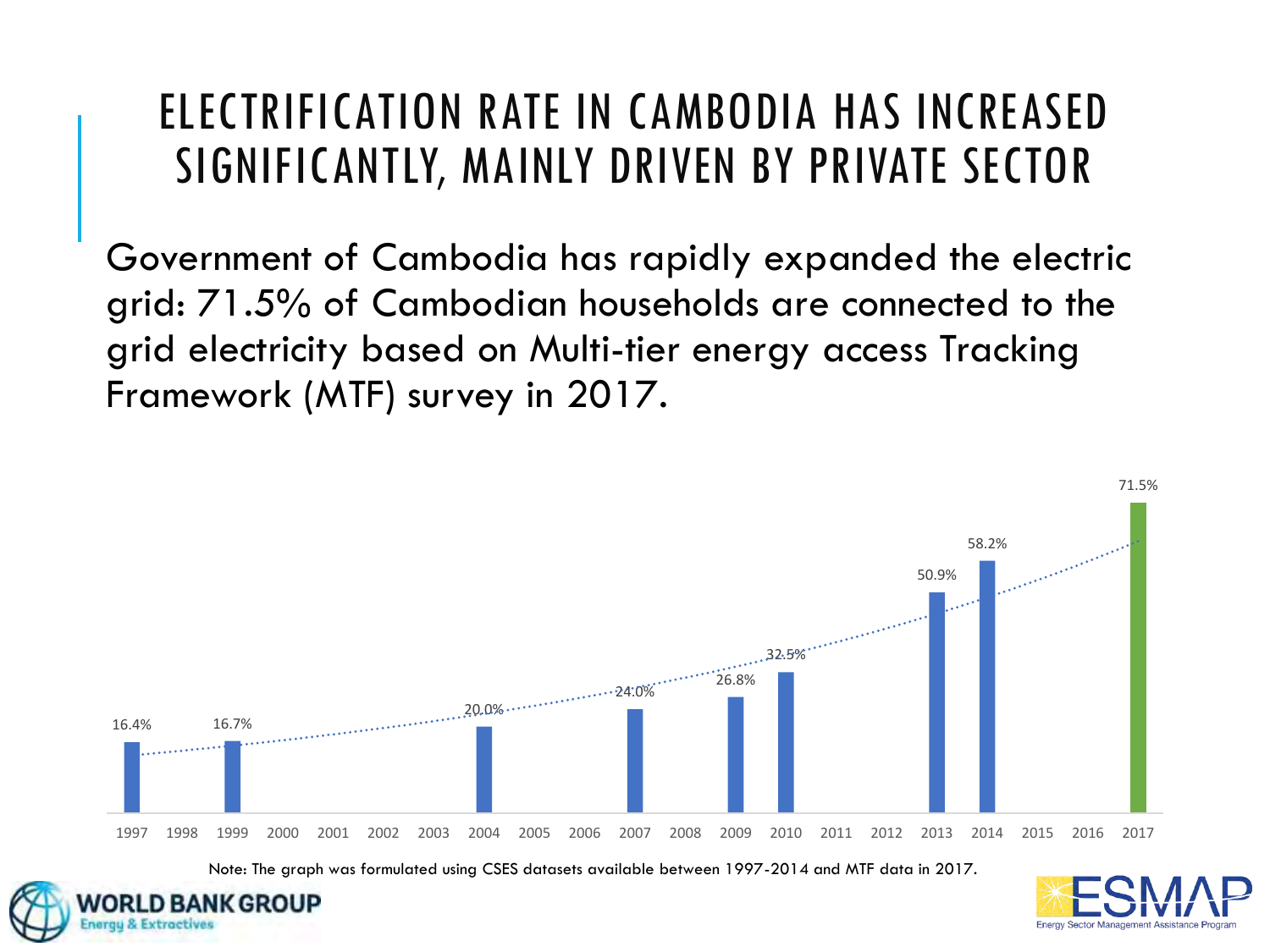## CONSOLIDATED LICENSEES IN CAMBODIA HAVE BECOME DISTRIBUTION LICENSEES WHEN AN ISOLATED SYSTEM IS CONNECTED TO THE MAIN GRID



- As the national grid arrives the villages, the consolidated licensees have converted into the distribution licensees.
- Consolidated License: Generation + Distribution
- Distribution License: Only Distribution

**BANK GROUP** 



\* Number of distribution licensees in 2016 and 2017 is missing for now.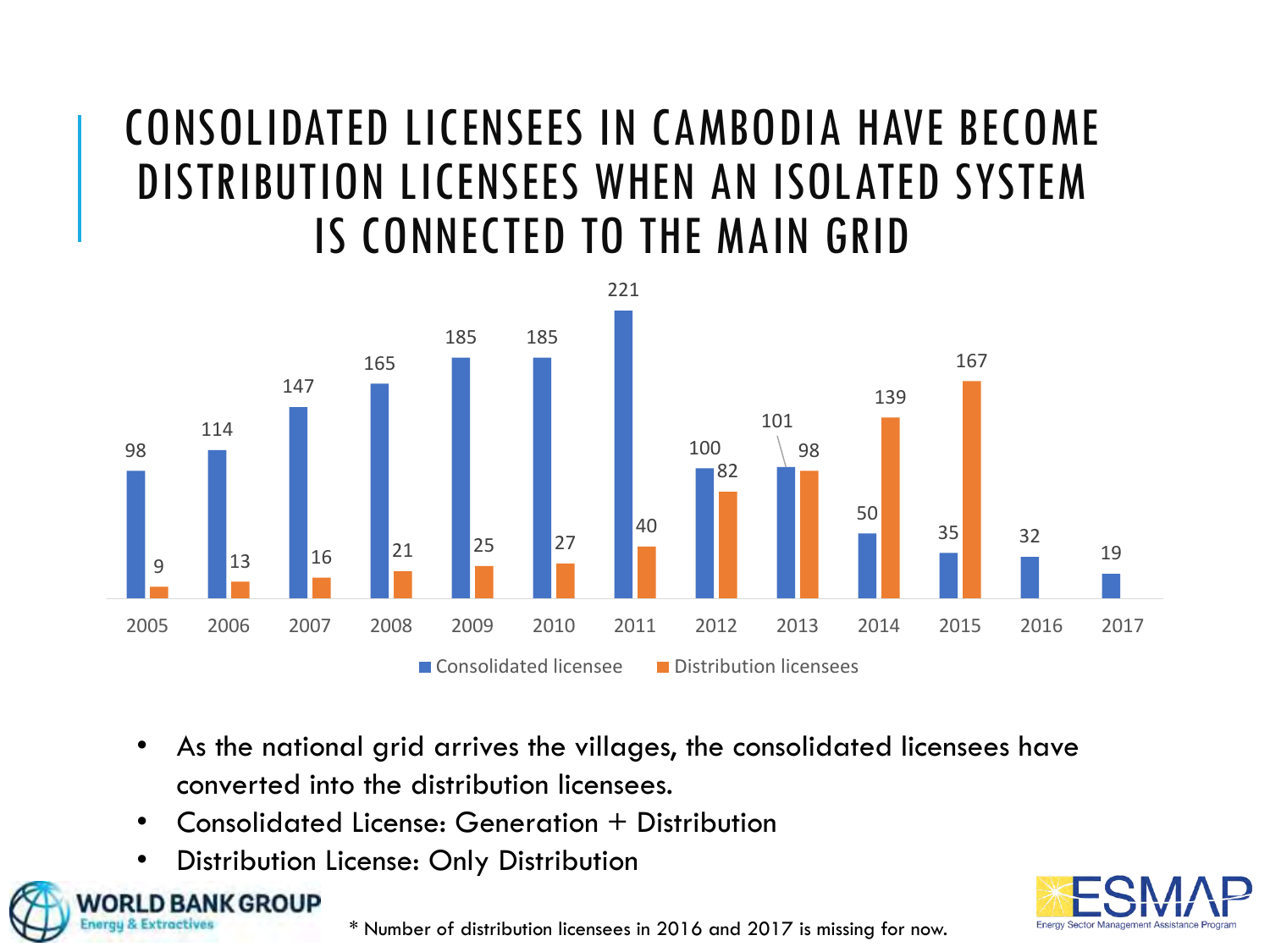# DIESEL IS MOST PREVALENT SOURCE FOR MINI-GRID OPERATIONS





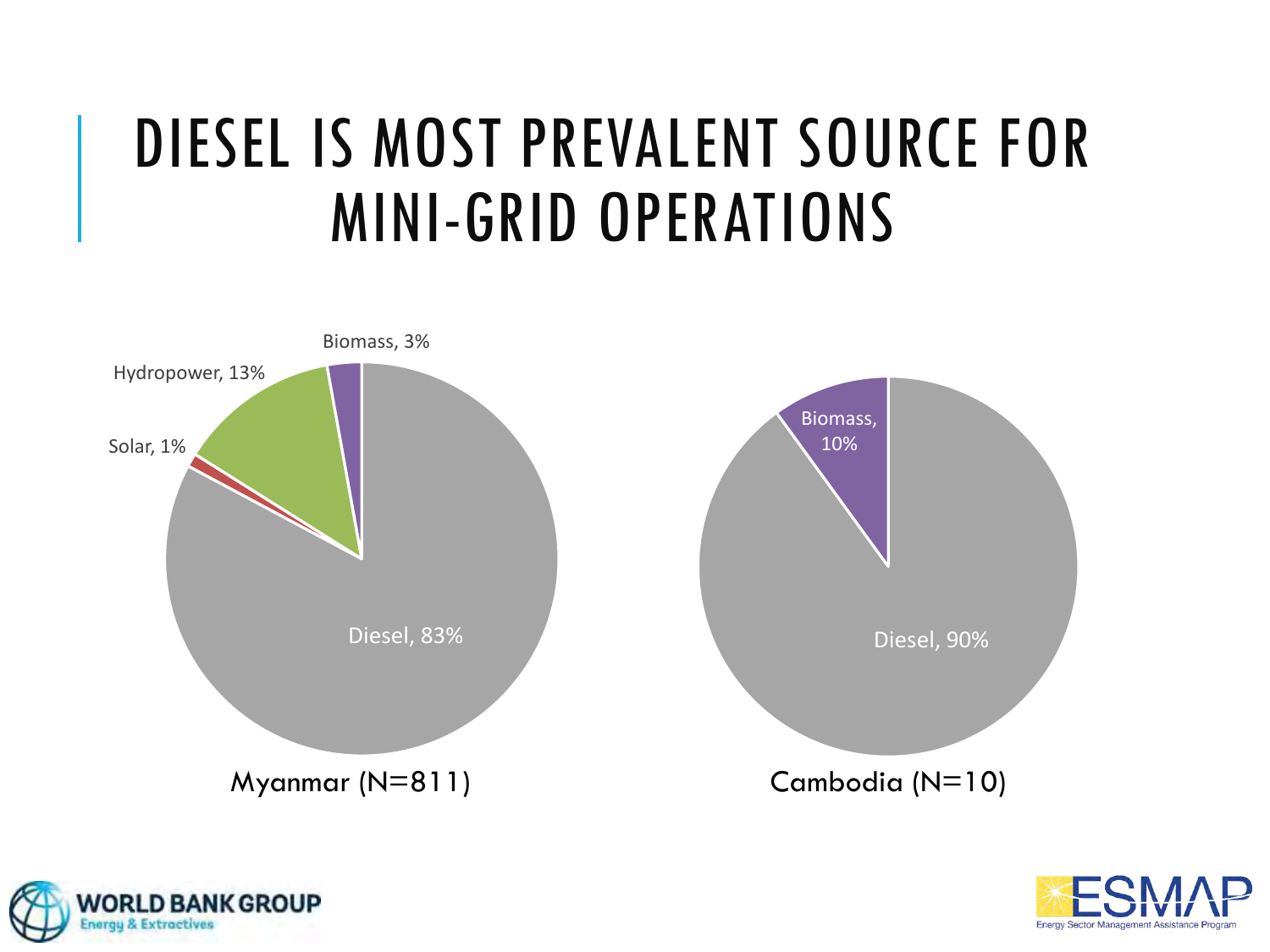# AVERAGE GENERATION CAPACITY IN CAMBODIA IS LARGER THAN MYANMAR





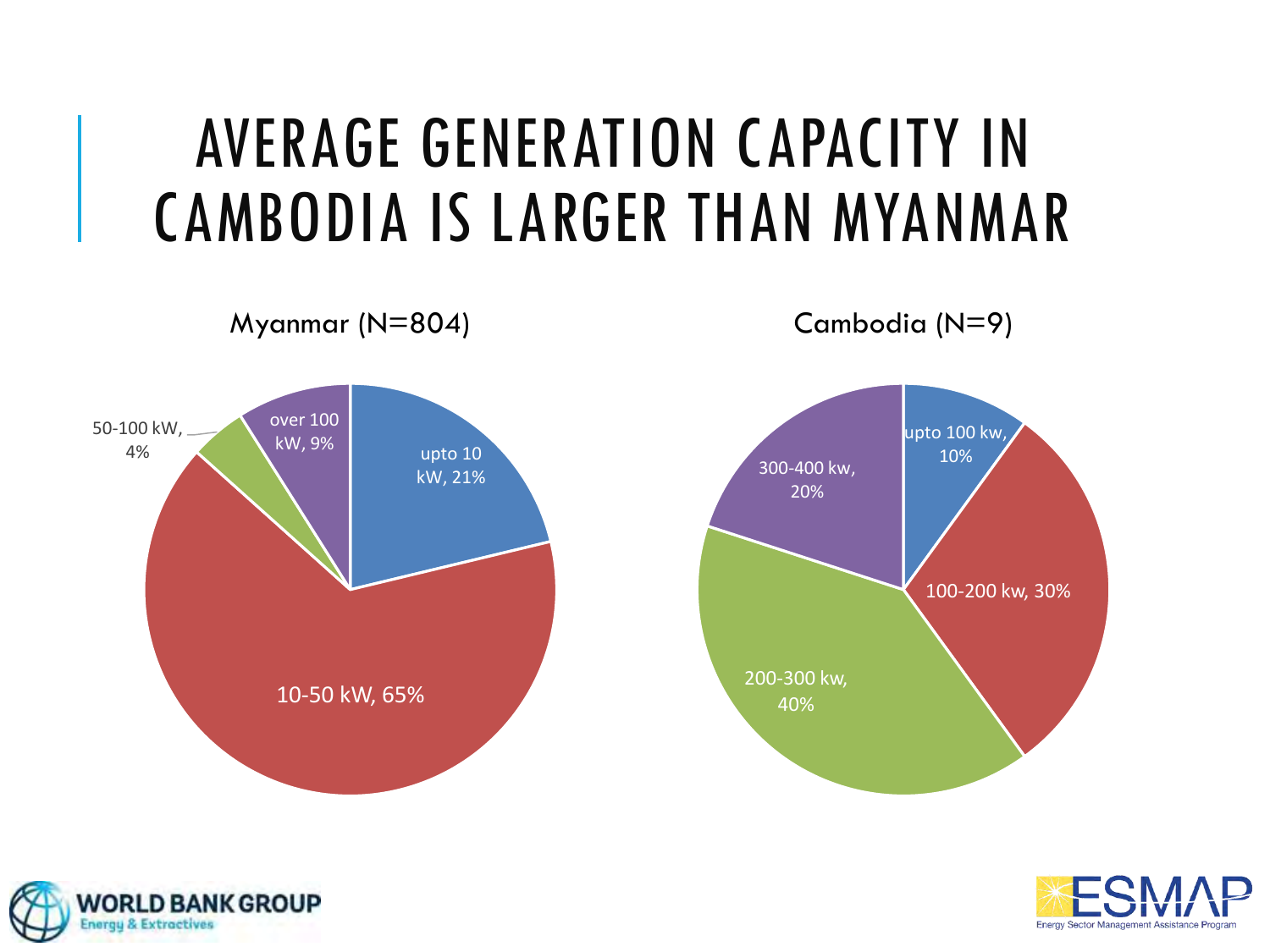# CAMBODIAN OPERATORS SERVE FOR MORE AND DIVERSE CUSTOMERS

#### **Type of Customers served**

**1**

**2**





#### **Number of Customers served**

|                             | <b>Myanmar</b> | <b>Cambodia</b> |
|-----------------------------|----------------|-----------------|
| <b>Residential Customer</b> | 234            | 3843            |
| <b>Business</b>             | 43             | 152             |
| School                      |                | 4               |
| <b>Health facility</b>      |                |                 |
| Government office           | 8              | 4               |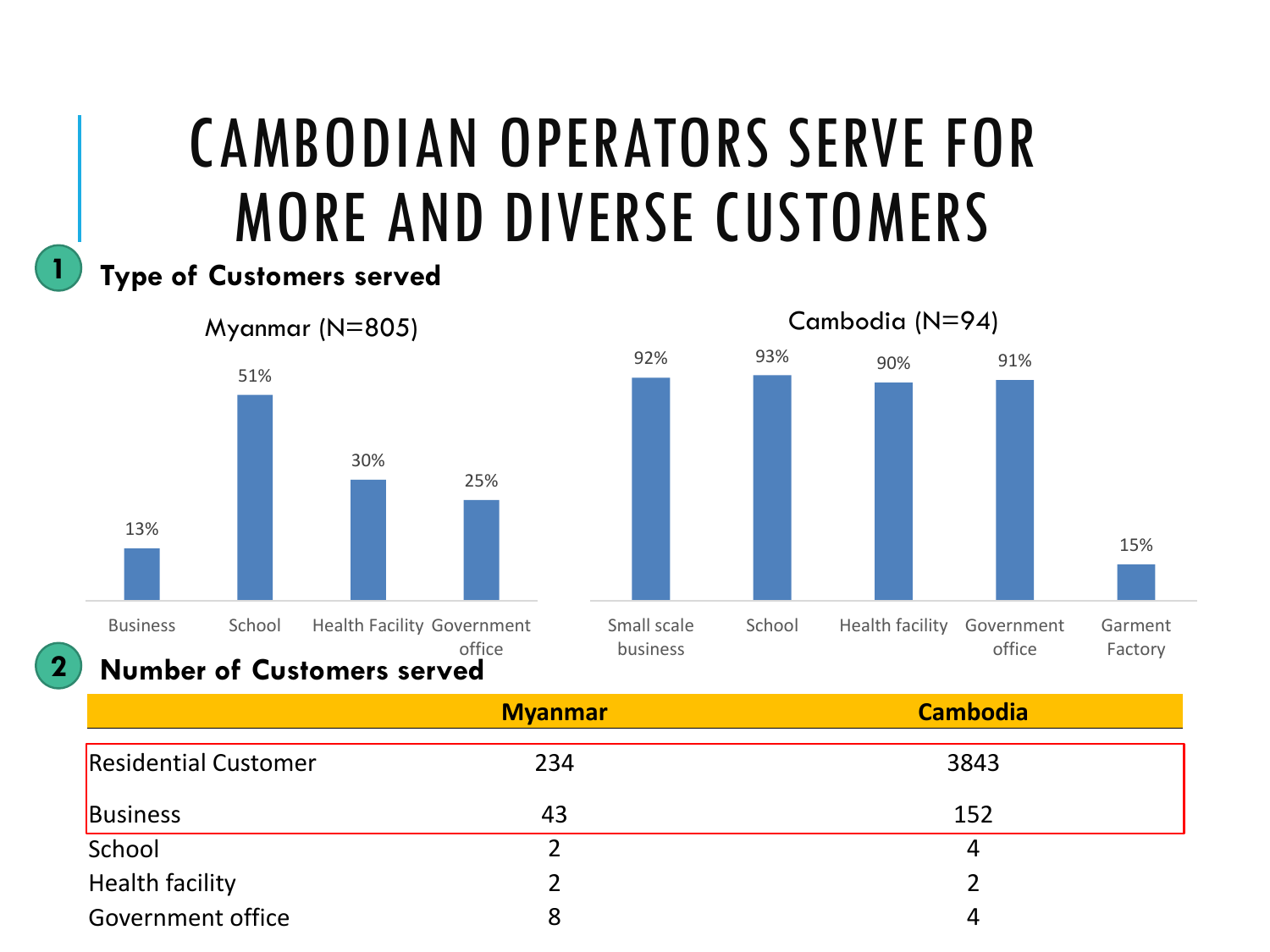## 77% OF MINI-GRID OPERATORS IN MYANMAR DO NOT HAVE A PLAN TO INCREASE CUSTOMERS





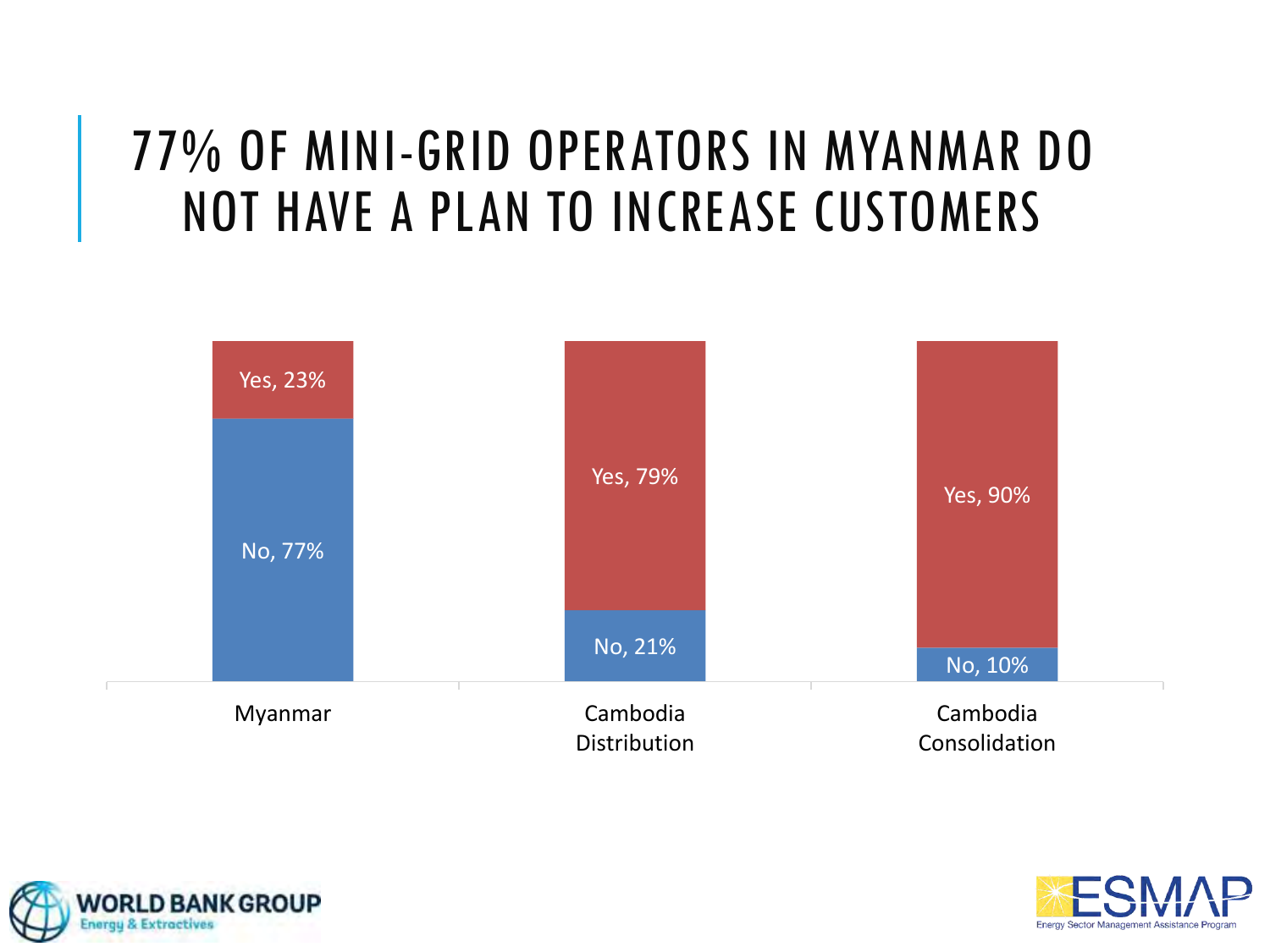

- 65% of mini-grid operators in Myanmar answered that their operation is profitable while more than 90% of operations in Cambodia are profitable.
- Further investigation on their profitability will be carried out.

\* "Do you make a profit from operating the mini-grid?"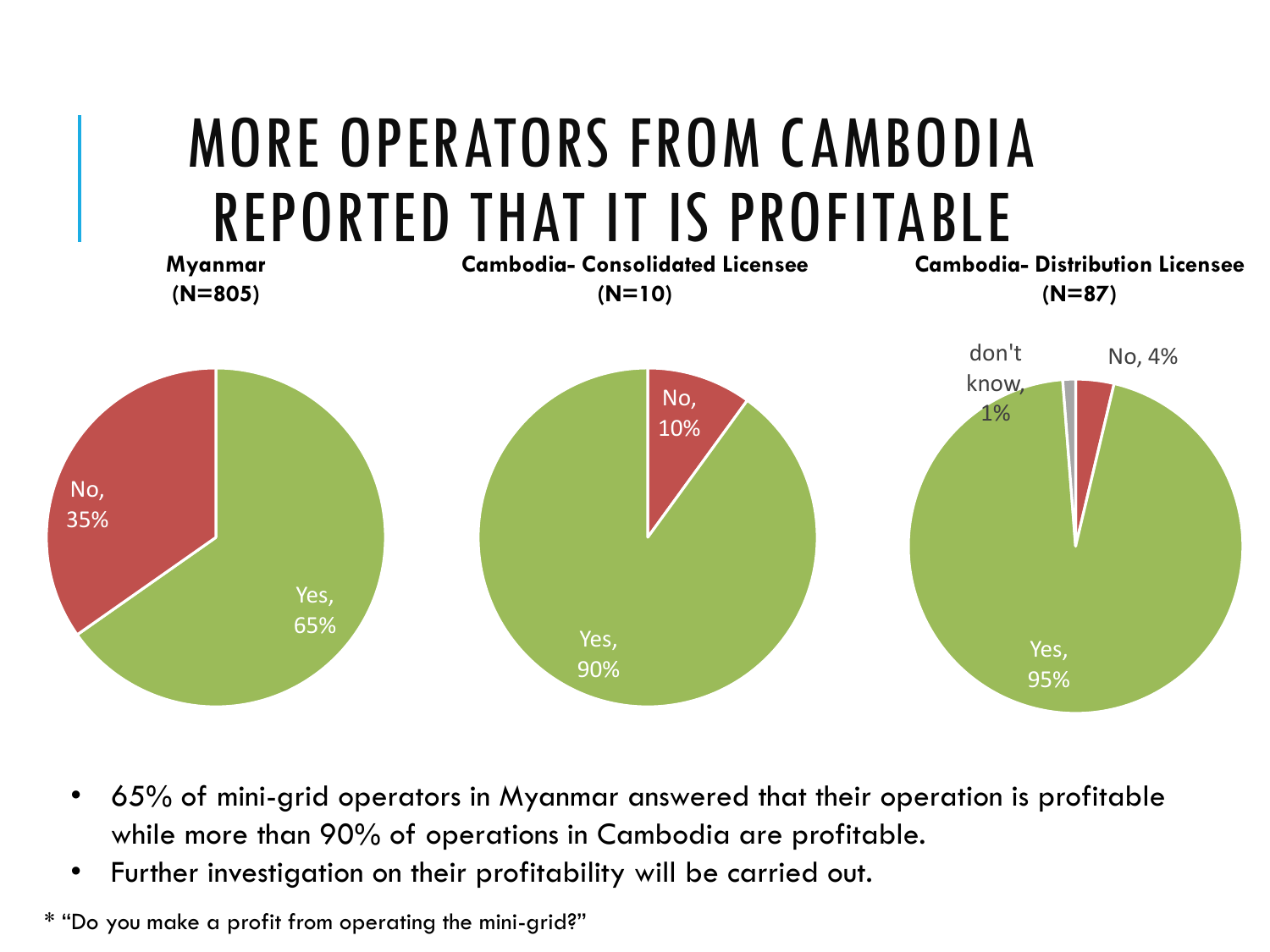# TARIFF FOR ELECTRICITY SERVICE (PER KWH)

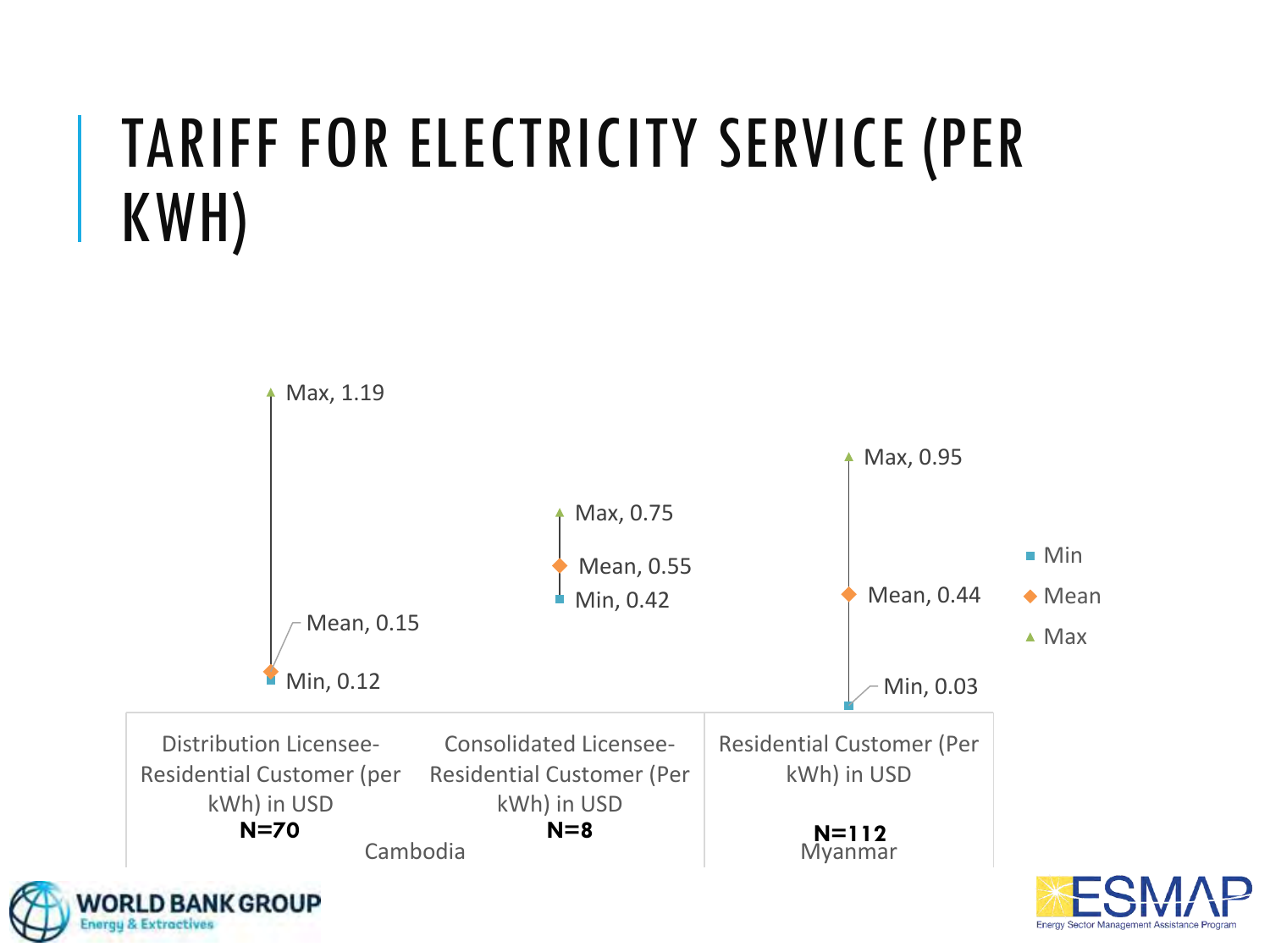# HOW IS THE TARIFF DETERMINED?

**Cambodia**- Electricity Authority of Cambodia set electricity price incorporating generation cost and certain percentage of profit.

### **Myanmar**

Mainly determined by either Community or Private sector



\* Other, specify: It is written in Burmese and currently in the process of translating.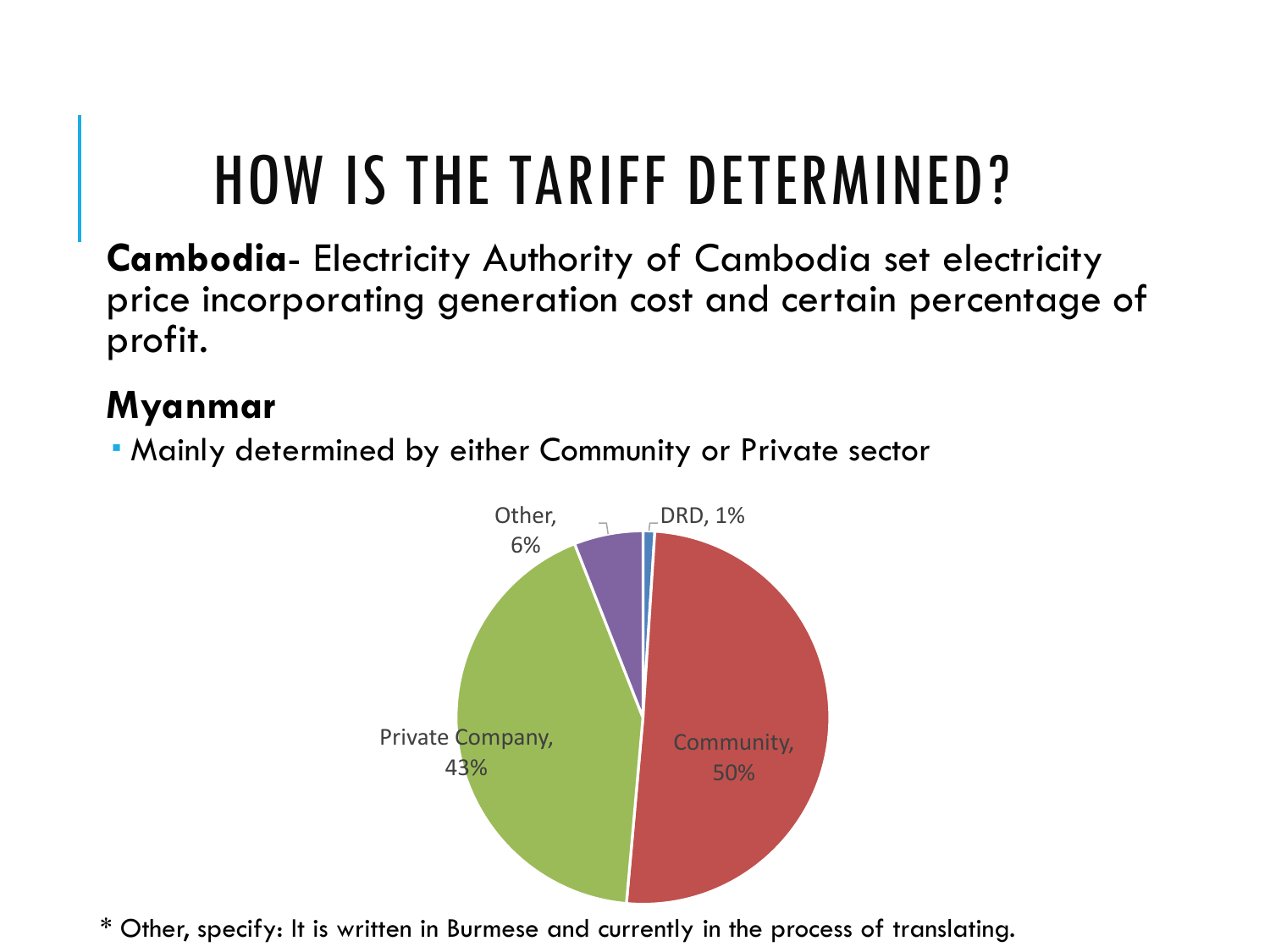## PRIVATE COMPANY'S ELECTRICITY TARIFF IS HIGHER THAN COMMUNITY BASED TARIFF



• However, the difference in electricity tariff does not only attribute to the decision making process. More private company runs diesel generator for electricity supply which would be a reason of higher electricity tariff.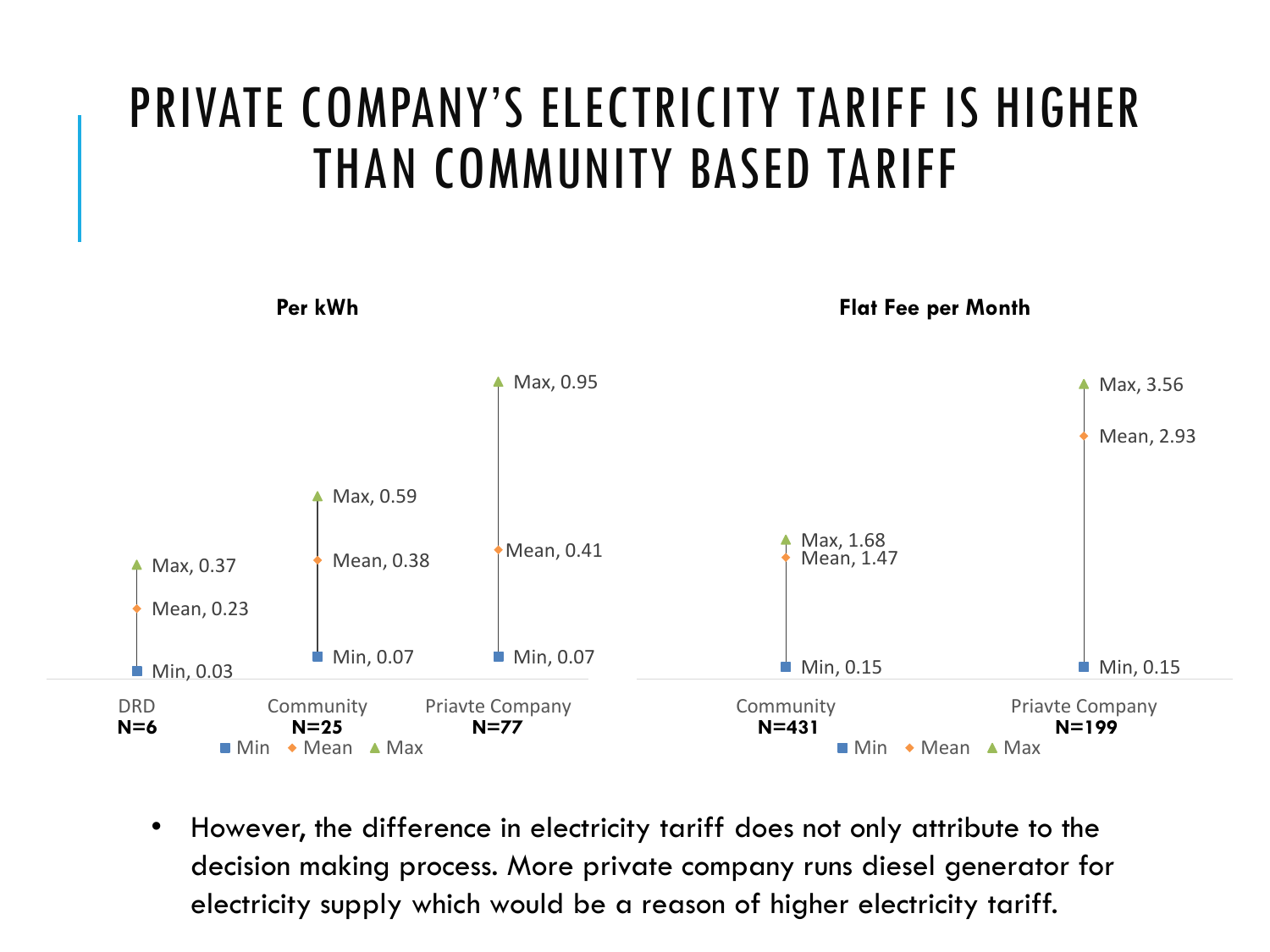### ELECTRICITY TARIFF OF HYDRO-BASED OPERATION IS LOWER THAN DIESEL-BASED ONE

**USD Per kWh By Source of Generation**





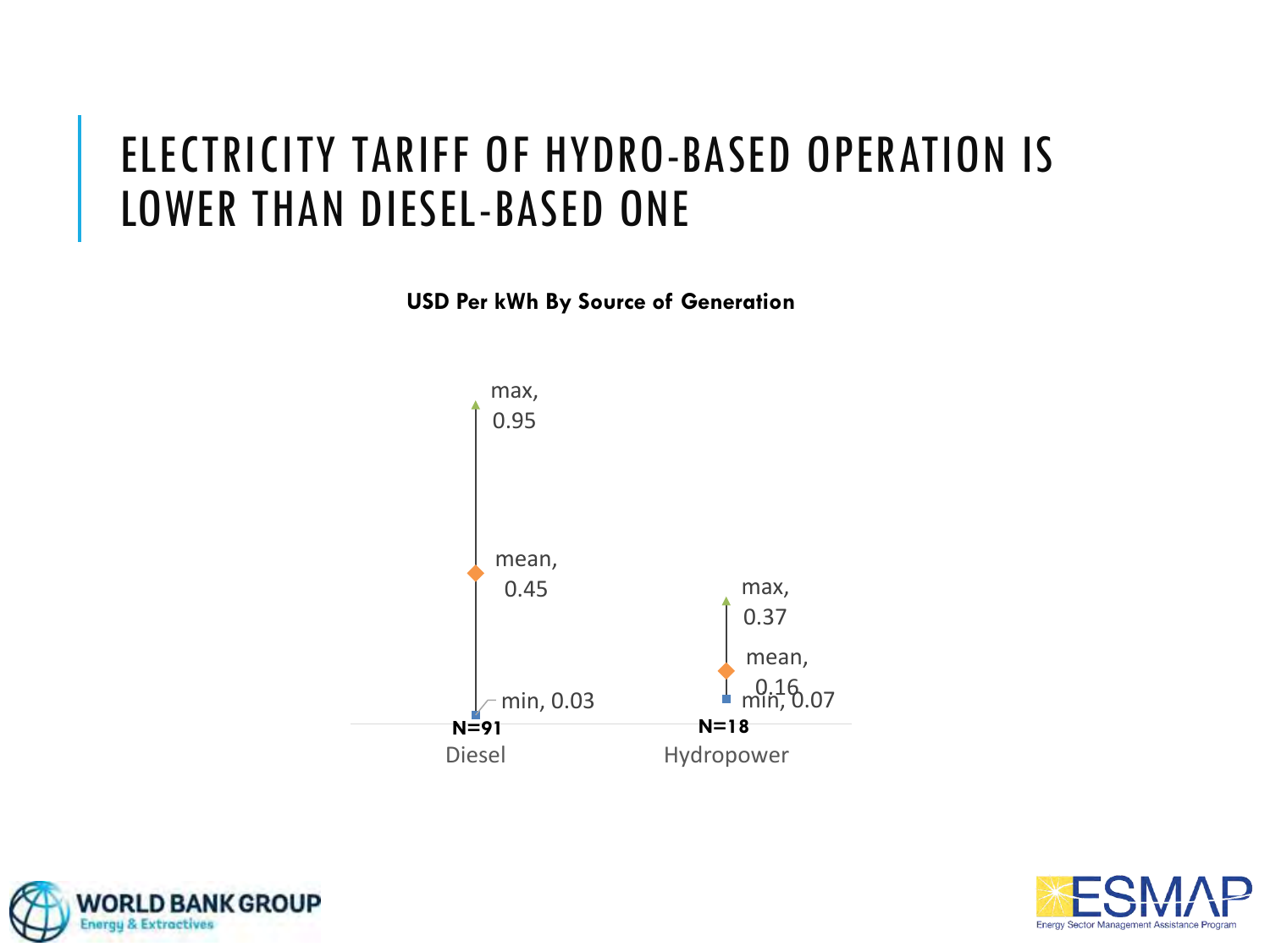# MAJOR ISSUES WITH REVENUE

#### **Myanmar: System breakdown**



Due to the system breakdown, the operators in Myanmar cannot provide sufficient electricity service to customers.

#### **Cambodia: Low Consumption**



- Cambodian operators' main concern is low consumption and decrease in number of customers (e.g. Migration)
- A quarter of operators reported that they don't have any problem with revenue.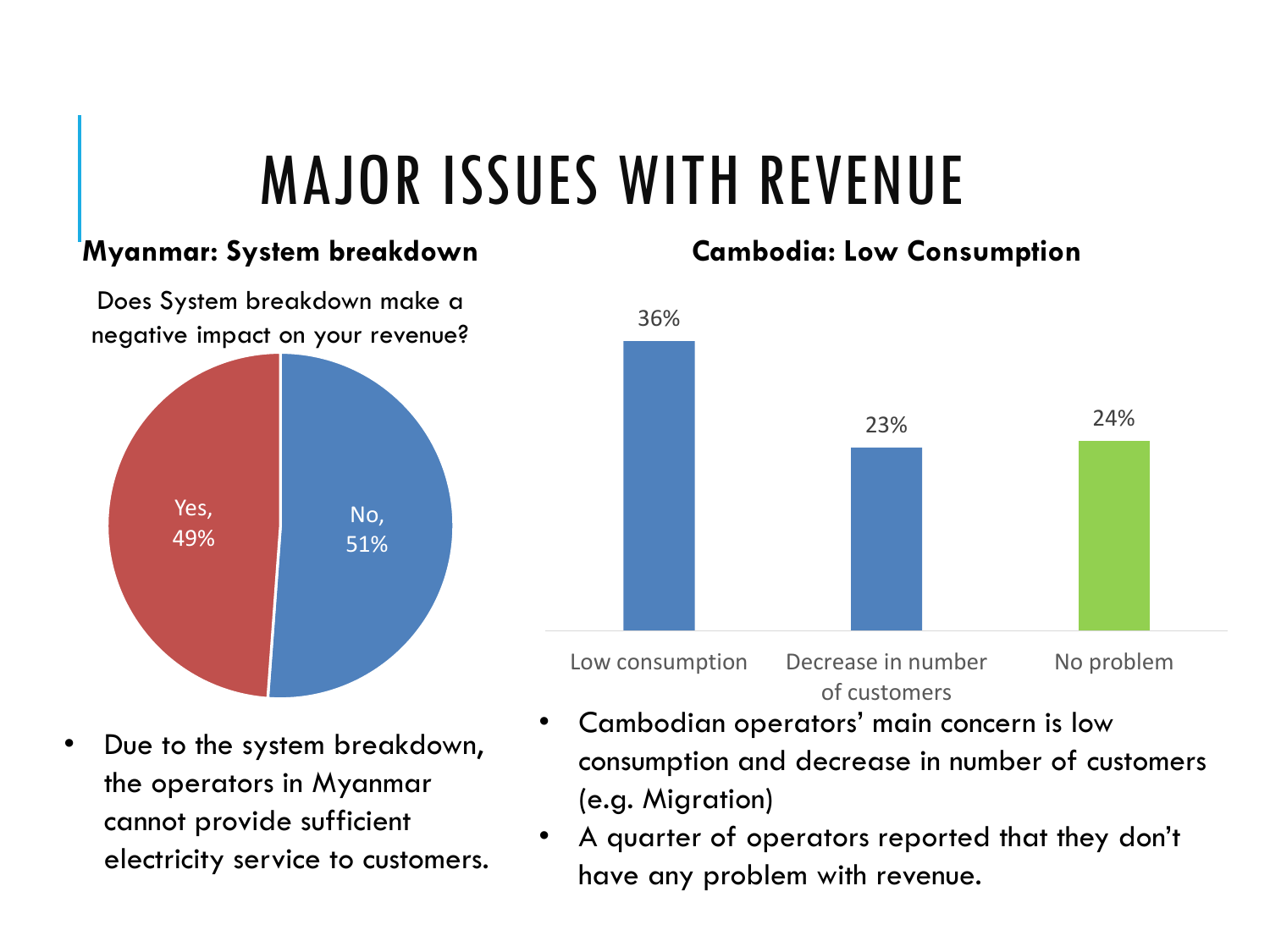## ELECTRICITY CONSUMPTION OF RURAL HOUSEHOLDS IS ONLY 25-30% OF URBAN HOUSEHOLDS.

Electricity Consumption in kWh/month *Urban/Rural*



\* Source: 2017 Multi-tier energy access Tracking Framework Survey in Cambodia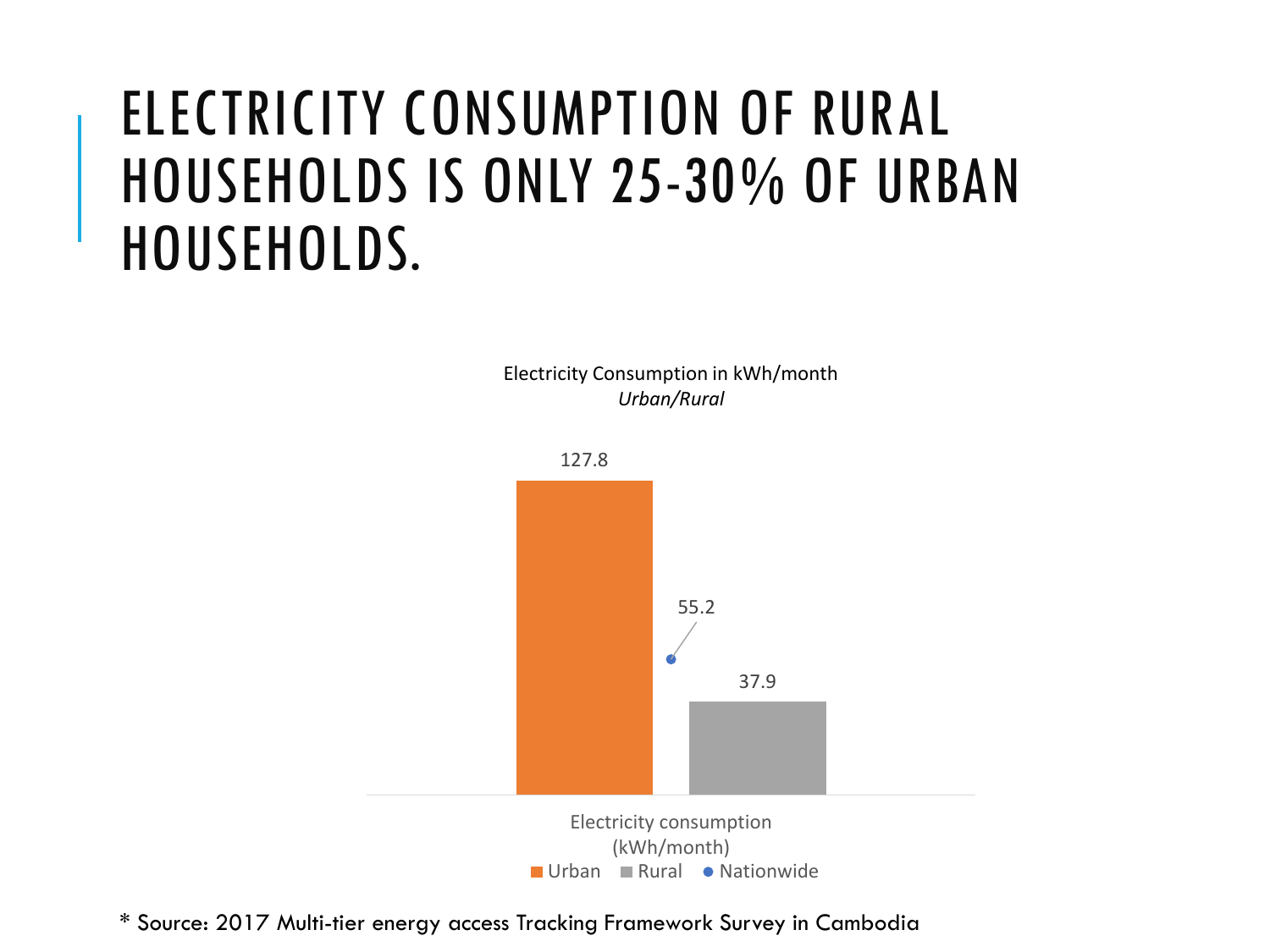

#### **Hours of Electricity Supply during Daytime (24 hrs) and Evening (4 hrs)**

**WORLD BANK GROUP** 

**Energy & Extractives** 

**Frequency and Duration of Outages**



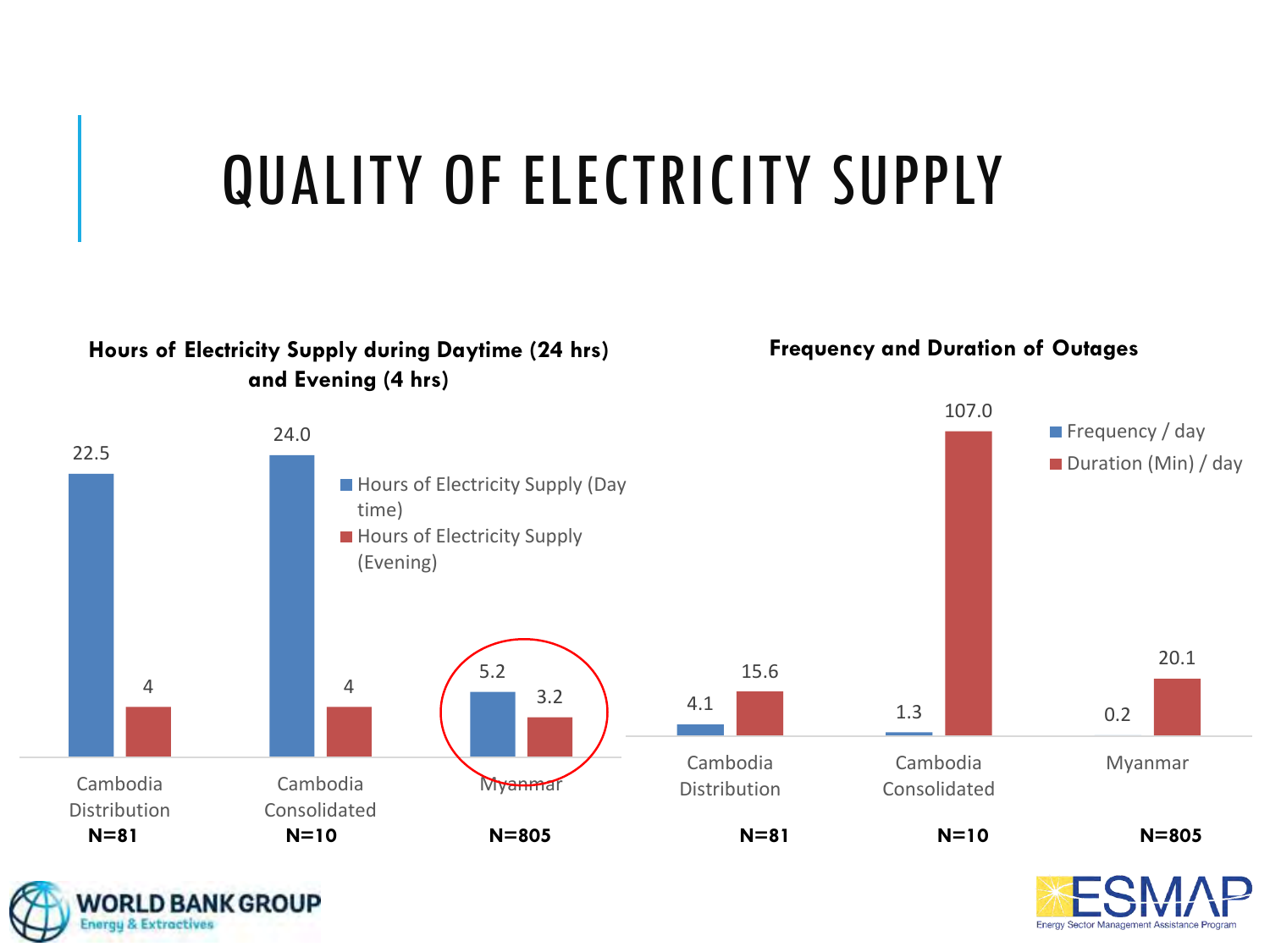## IT TAKES 115 HOURS TO FIX TECHNICAL PROBLEM IN MYANMAR WHILE 35 HOURS IN CAMBODIA ON AVERAGE

How long did it take to fix the problem? (Hrs)

115.17 84% Myanmar ■ Cambodia 47% 31% 34.89 19% 7% 9% 3% 1% Ask my equipment Hire a local Call a technician Not manufacturers technician to fix it outside of the applicable/Solved Myanmar Cambodia community by Operator **BANK GROUP** 

How to cope with the technical problems

**Energy Sector Management Assistance I**